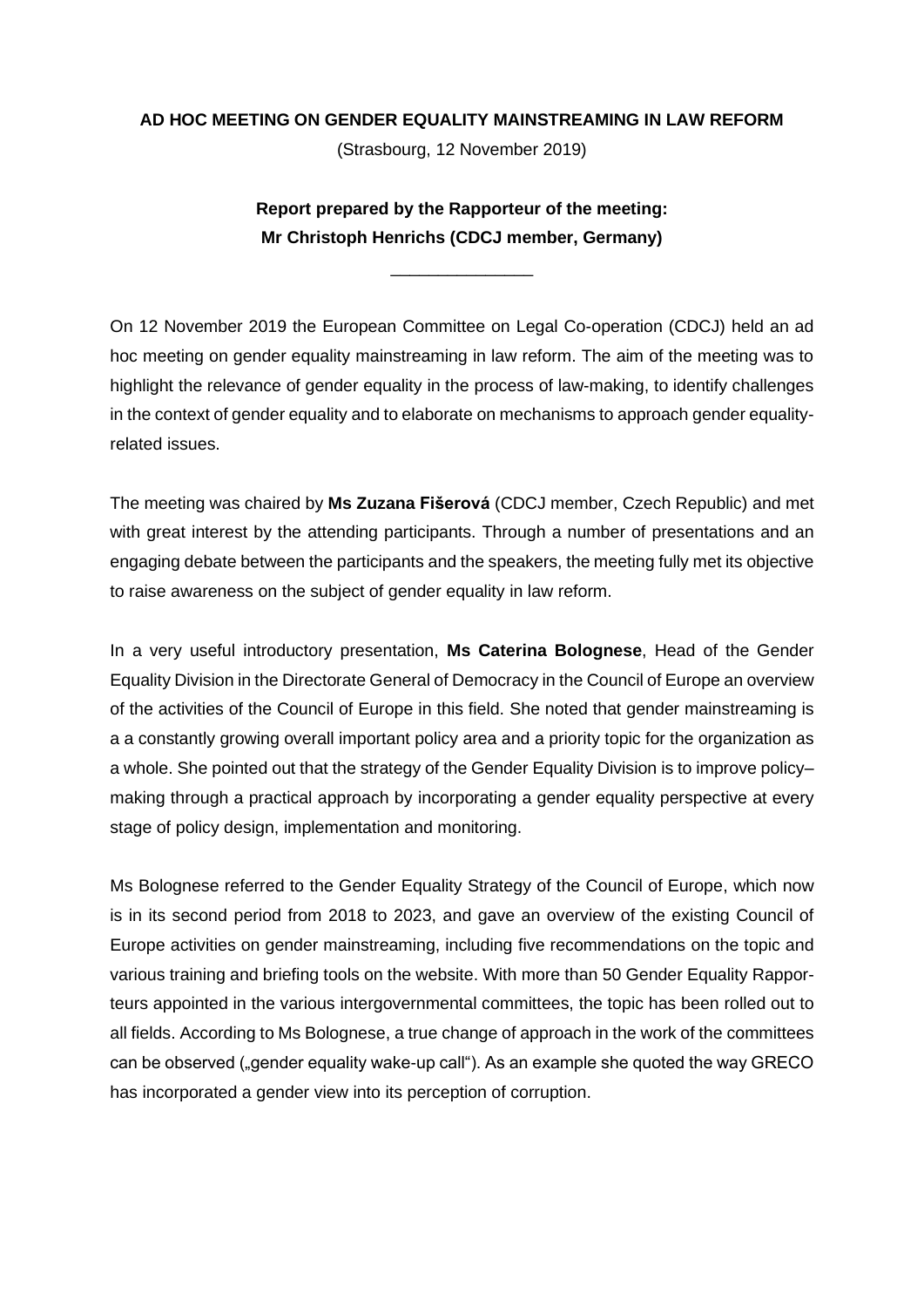On the question why gender mainstreaming matters, she pointed out existing inequalities between men and women in many different fields reaching from salary rates to access to political power and justice in so far as sexual violence is concerned. A typical problem she described was that laws may seem to be gender-neutral by their wording but in reality they are "genderblind" because they do not see the differences that lie behind the seemingly gender-neutral words and fail to take them into account. In order to overcome this, the legislator is called upon to actively identify and consider gender differences and turn "gender-blindness" into "gendersensitivity" ("challenge the gender-neutrality of policies"). To achieve this goal, as a first step facts and figures need to be collected, which then need to be analyzed with a gender perspective added to the analysis. Only then a gender-sensitive solution can be implemented in the subsequent step of policy-making. This process obviously requires not only a clear objective and commitment by the acting persons but also and above all adequate resources and capacity to carry out such research.

To sum up, Ms Bolognese encouraged CDCJ to incorporate gender mainstreaming into all its work on law reform. Participants were called upon also in their domestic work to perceive the objective to bring a gender perspective into their respective fields of work as a chance for everyone involved, rather than a burden.

In the first of two presentations from the academic point of view, **Prof. Dr. Christine Chinkin**, Director of the Centre of Women Peace & Security at the London School of Economics, first noted that issues of gender inequality do not solely apply to the traditional binary pair of male– female, a notion which was picked up by a number of speakers throughout the meeting. She then reiterated some of the points made in the introductory presentation by Ms Bolognese. Professor Chinkin introduced what she called the "paradox of feminism": like Ms Bolognese, she criticized the approach found frequently to try to achieve gender equality by gender-neutral language assuming that as long as the language is neutral, the wording will apply to both sexes and equality has been achieved. She pointed out that, on the contrary, even though the language appears to be neutral, it can have a discriminatory effect because pre-existing inequalities have not been addressed (as confirmed in General Recommendation No. 28 (2010) of the Committee on the Elimination of Discrimination against Women (CEDAW)). Gender neutrality therefore runs the danger to perpetuate the causes of gender inequality. In order to transform society towards women's substantive equality, rather an explicit gender-specific perspective should be pursued and specific references to women should be introduced into policies and legal texts as an institutional policy.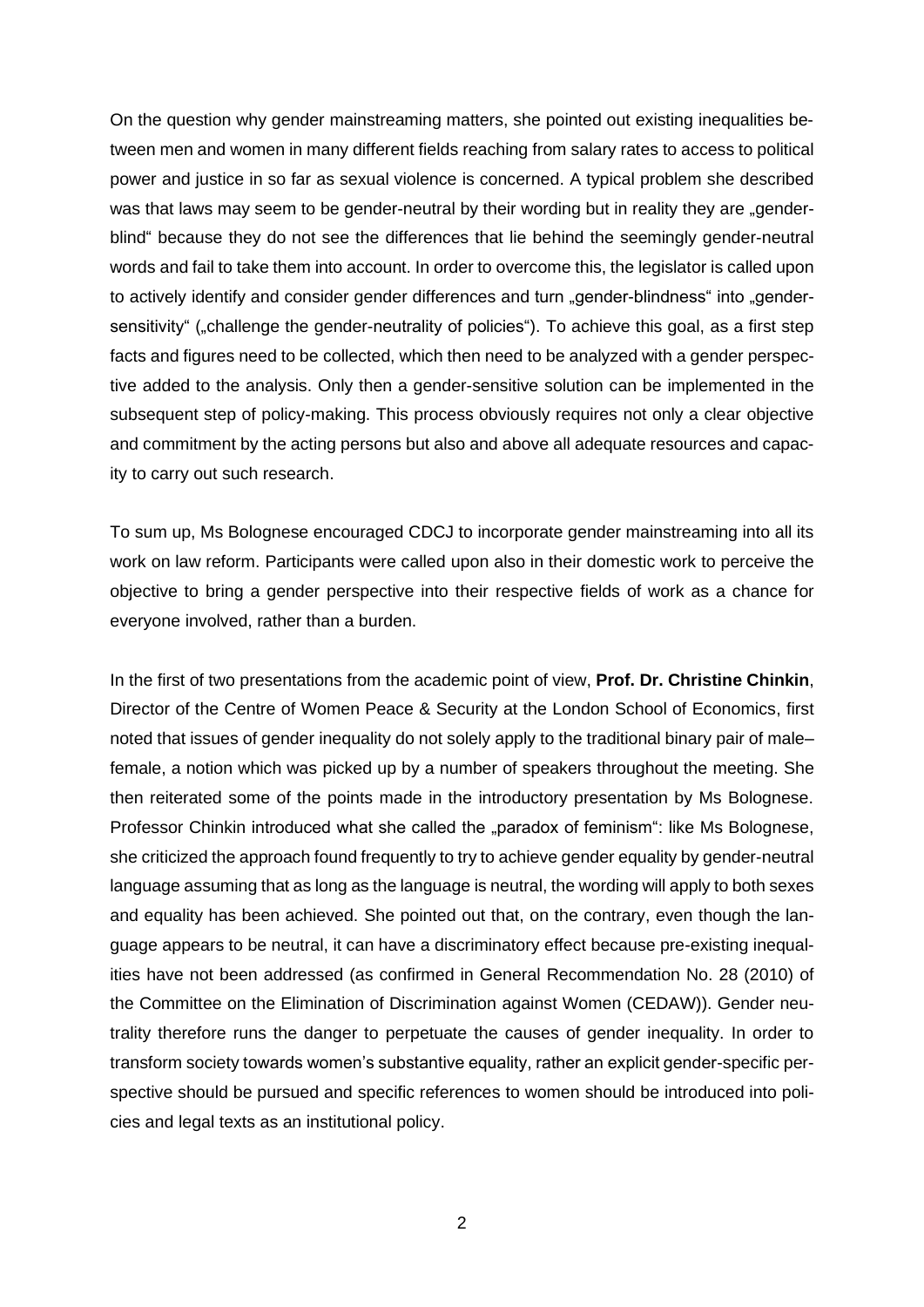As methods for remedies to address "false gender neutrality", Professor Chinkin, similar to Ms Bolognese, suggested a "gender audit" of existing policies, practices and law and a gender impact analysis based on gender disaggregated research in advance of proposed changes. All these tools require both gender budgeting and gender sensitivity. This approach has been confirmed by the European Court of Human Rights which has ruled that substantive gender equality can only be achieved with a gender-sensitive interpretation and application of the European Convention on Human Rights that takes into account the factual inequalities between women and men and the way they impact women's lives.

In the second academic presentation, **Dr. Alexandra Timmer**, Associate Professor at the Netherlands Institute of Human Rights, introduced a scheme of three central obligations of the State on three different levels. On the first level states are obliged to reach "formal equality" in the sense that there is no direct or indirect gender discrimination. On a second level of "substantive equality", the de facto position of disadvantaged groups needs to be improved. And finally on a third level of "transformative equality", prevailing gender-based stereotypes should be addressed in order to bring about structural change. Also referring to the Council of Europe Gender Equality Strategy 2018- 2023 and other instruments and institutions inside and outside the Council of Europe (Istanbul Convention, CEDAW, EU Commission Strategic Engagement for Gender Equality), Dr Timmer pointed out that combatting gender stereotypes is high on the international and European human rights agenda.

When it comes to law reform, Dr. Timmer emphasized that the focus should be on eliminating structural gender discrimination. All kind of law reforms should always aim at gender mainstreaming. She pointed at the typical trap of "just window-dressing". in this context. Like the previous speakers, she stressed that it should never be assumed that an area is gender neutral. Facially gender-neutral rules may be not if they are based on gender stereotypes.

In conclusion, Dr. Timmer admitted that gender mainstreaming is an on-going process and a demanding task for the lawmakers and no easy solutions are available. A good starting point can be the question whether a law reflects or reinforces gender stereotyped views about "proper" roles of men and women whereas it should actually be used to combat and eliminate gender discrimination.

Those presentations were followed by two interventions from national perspectives by France and Croatia.